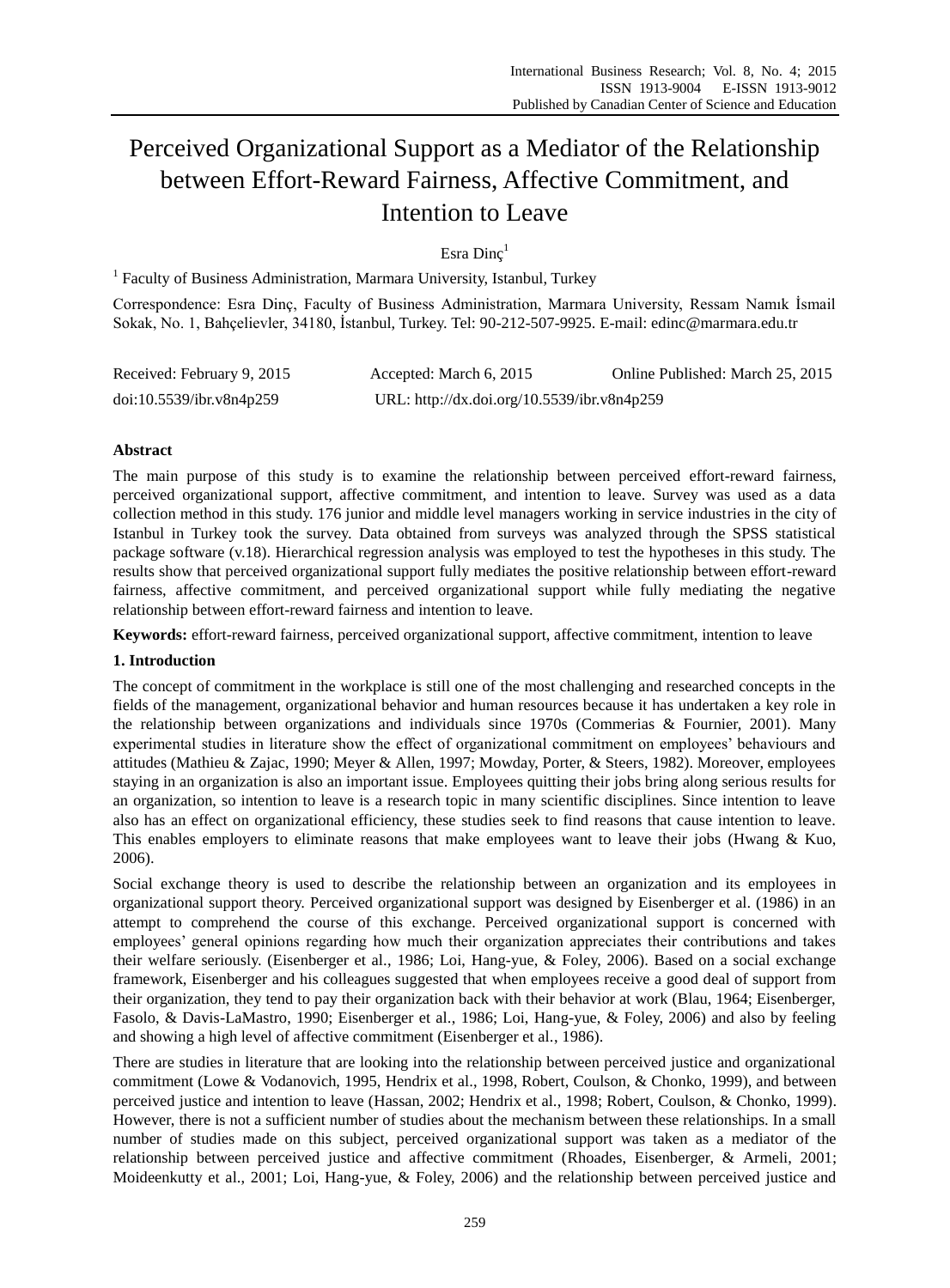intention to leave (Loi, Hang-yue, & Foley, 2006). This study aims to contribute to the limited amount of research made in this field, and contribute to the relevant literature by testing research findings in a different culture.

#### **2. Literature Review and Development of Hypothesis**

#### *2.1 Effort-Reward Fairness*

According to equity theory (Adams, 1963, 1965; Mowday, 1991, Janssen, 2001), viewpoints about fairness are associated with job motivation which may have an impact on employees' reactions and attitudes in an organization. Equity theory suggests that employees assess the relationship between them and their organization by considering their contributions to the organization and rewards they get in return. These contributions consist of comprehensive investments, such as training, intelligence, experience, skill, job status and certain job tasks. Additionally, rewards are benefits an employee gets from their company such as compensation, desirable duties at work, respect, and prominence (Adams, 1965; Janssen, 2001).

Difference between contributions to an organization and rewards may cause perceived inequity, which leads to dissatisfaction and unhappiness at workplace. In order to reduce perceived inequity, an employee can change their contributions or rewards, rethink contributions and rewards, quit their job, or start having other comparison items (Adams, 1965, 1979; Mowday, 1991; Janssen, 2001). Employees usually tend to feel unfairness resulting from insufficient rewards rather than exaggerated rewards. As a result, discrepancies between effort and reward lead to dissatisfaction and unhappiness, which makes it necessary for employees to diminish it. To have less perceived inequity, an employee can change their contributions or quit their job (Adams, 1965; Mowday, 1991; Janssen, 2001).

#### *2.2 Effort-Reward Fairness and Affective Commitment*

Mowday, Porter, and Steers (1979) defined organizational commitment as individuals' identifying themselves with an organization and the level of connection they feel towards their organization. A strong commitment like this consists of the following: *a)* accepting and internalizing an organization's determined goals and values, *b)* being willing to endeavor to work and reach the goals determined by the organization, c*)* having a strong desire to remain a member of the organization.

Meyer and Allen (1997), define organizational commitment as a concept which explains one's emotional identification with the organization, and a moral obligation which enables them to avoid extra costs if they have to leave the organization, and a moral obligation to remain a member of the organization.

Meyer and Allen (1990) looked into organizational commitment as a three component concept: affective commitment, continuance commitment, and normative commitment. Affective commitment is related to "an employee's emotional attachment to an organization, identification with it, and involvement in the organization". Continuance commitment is related to "awareness of costs associated with leaving an organization". Normative commitment is related to "a feeling of obligation to continue employment" (Meyer & Allen, 1990).

This study deals with organizational commitment on its affective commitment dimension. Employees' connection to their organization namely affective commitment is accepted as a big element of devotion and allegiance. Employees with a high level of affective commitment are considered to feel as part of their organization, they are likely to engage in organizational activities and stay in the organization (Rhoades, Eisenberger, & Armeli, 2001, p. 825).

It is possible to find some research about the relationship between fairness perception and organizational commitment (Hendrix et al., 1998; Robert, Coulson, & Chonko, 1999). In these studies, it was concluded that perceived fairness has an impact on organizational commitment.

Cohen-Charash and Spector, (2001) has found a relationship between procedural justice and organizational commitment in their meta-analysis study. Colquitt et al. (2001) carried out a meta-analysis examination on 183 justice studies, and concluded that there is a relationship between organizational commitment and perceived justice. Colquitt et al. (2001) reported that there are studies showing a stronger relationship between procedural justice and organizational commitment than distributive justice and organizational commitment. Nevertheless, some studies suggest that there is a stronger relationship between distributive justice and organizational commitment.

#### *2.3 Effort-Reward Fairness and Intention to Leave*

Intention to leave can be defined as employees' thinking about leaving their job due to their dissatisfaction with current working conditions (Konovsky & Cropanzano, 1991). It is of utmost significance to determine reasons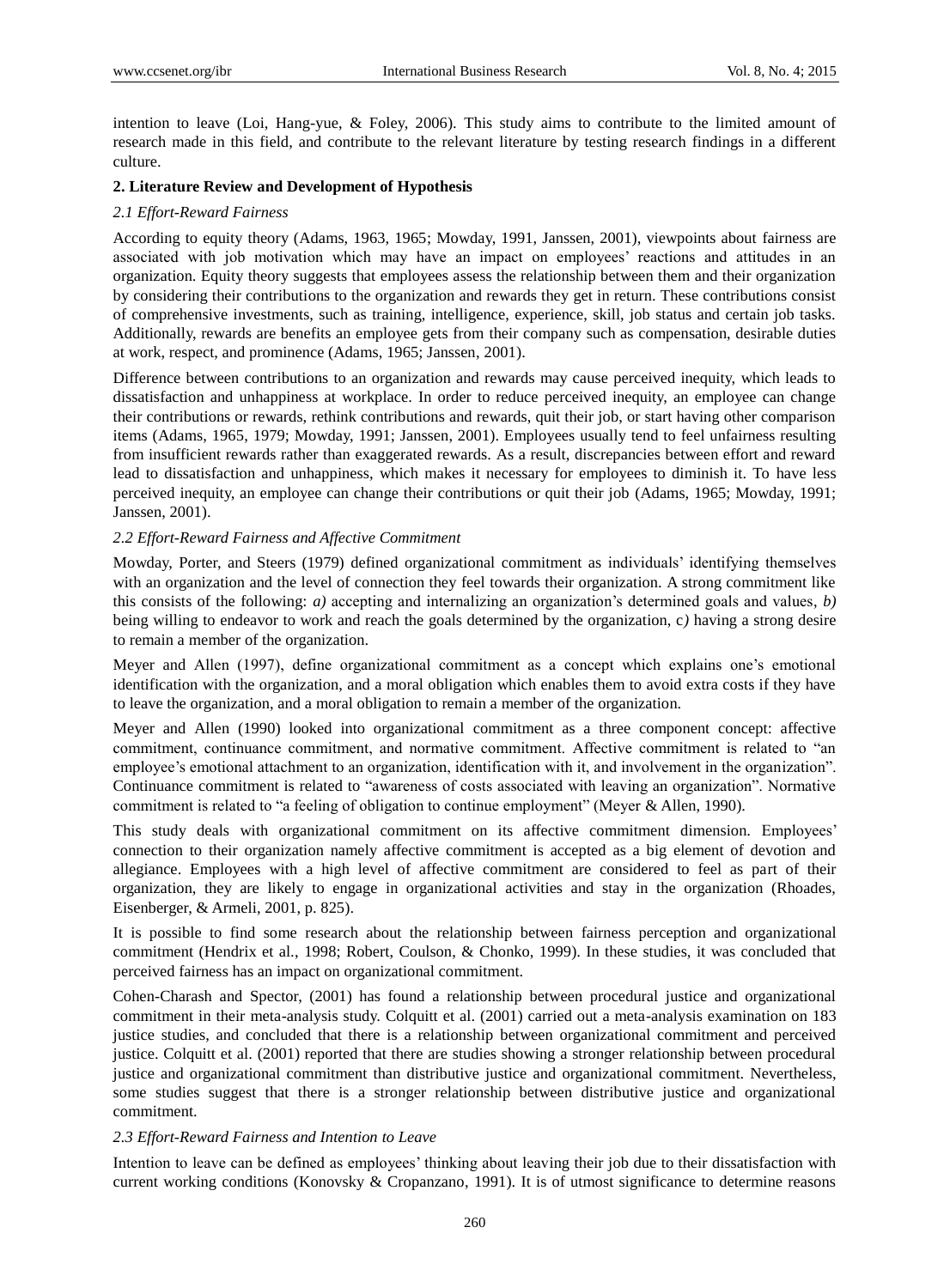that make people leave their jobs because it enables you to estimate intention to leave behaviors in advance and take measures against them (Kuean et al., 2010).

There are some studies that investigate the relationship between equity, justice and intention to leave. Hassan (2002) investigated how perception of equity and justice played an important role in employees' commitment to the organization and intention to leave. The results hypothesized that both internal and external equity perceptions are positively related to commitment and negatively related to intention to leave.

Hendrix et al. (1998) examined that the relationship between justice perceptions, job satisfaction, organizational commitment, attendance motivation, work-group performance, turnover intentions, and turnover. They found that distributive justice perceptions were negatively related to turnover intentions.

Robert, Coulson, and Chonko (1999) investigated the impact of perceptions of equity and justice on organizational commitment and intention to turnover. They reported that facets of both internal and external equity were significant factors in explaining organizational commitment and intention to turnover. In addition, distributive justice was more important to organizational commitment and intention to turnover than procedural justice.

#### *2.4 Perceived Organizational Support as a Mediator*

In different studies in literature, perceived organizational support is treated as a mediator variable. Moorman and Niehoff (1998) found that perceived organizational support mediated the relationship between procedural justice and organizational citizenship behavior. Allen, Shore, and Griffeth (2003) reported that perceived organizational support mediated the relationship between supportive human resources practices (participation in decision making, fairness in rewards, and growth opportunities) and organizational commitment. Masterson et al. (2000) found that procedural justice perceptions affect organization-related outcomes via the mediating variable of perceived organizational support. Özdemirci and Behram (2014) found that perceived organizational support mediated the relationship between human resources practices and corporate entrepreneurship.

According to organizational support theory, employees start having universal opinions about how much their efforts are valued, and how much the organization cares about their welfare in order to see their organization's readiness to honor employees' contributions and to answer their emotional and social needs. Perceived organizational support is treated as a guarantee that will help employees fulfill their tasks, do their job efficiently, and handle stress (Rhoades & Eisenberger, 2002, p. 698).

Perceived organizational support is also a sign of the relationship between an organization and employees because it tests employees' beliefs about how much their organization rewards employees' efforts and well-being (Eisenberger et al., 1986). Perceived organizational support is created by employees' evaluations of how they are treated by their organization, and employees use their interpretation of perceived organizational support to determine their effort-reward. Hence, when an employee is treated fairly and their contributions are valued, they tend to be more dedicated to their organization, and they help the organization succeed in meeting their goals (Settoon et al., 1996; Wayne et al., 1997).

According to Meyer and Allen (1991), affective commitment is created by employees' satisfaction with being mentally and physically pleased with their organization. Some experiences result in a support approach from the organization. According to a social exchange viewpoint, when employees have a high level of support from their organization, they tend to feel an emotional connection to their organization (Eisenberger et al., 1986; Shore & Wayne, 1993). To illustrate, when employees receive appropriate training and a decent salary for their contributions, employees will feel a higher level of organizational commitment because employees will have a positive approach to their organization as they are well treated (DeConninck & Johnson, 2009).

One's interpretation of justice may be about an employee's assessment of the organization's voluntary actions because they are a sign of support from the organization (Moorman, Blakely, & Niehoff 1998). There is experimental support for the relationship between justice perception and perceived organizational support (Fasolo, 1995; Ogilvie, 1986; Wayne et al., 2002; Moideenkutty et al., 2001).

It is suggested that employees feel they are treated fairly when an organization takes voluntary positive actions to improve perceived organizational support, and employees' perceived organizational support guarantees their organizational commitment (Loi, Hang-yue, & Foley, 2006).

There is a limited number of studies about the mediator role of perceived organizational support in the relationship between perceived justice and organizational commitment. Moideenkutty et al. (2001) examined the role of perceived organizational support as a mediator of the relationship between perceived situational factors (procedural justice, distributive justice, communication satisfaction with supervisor, and labour–management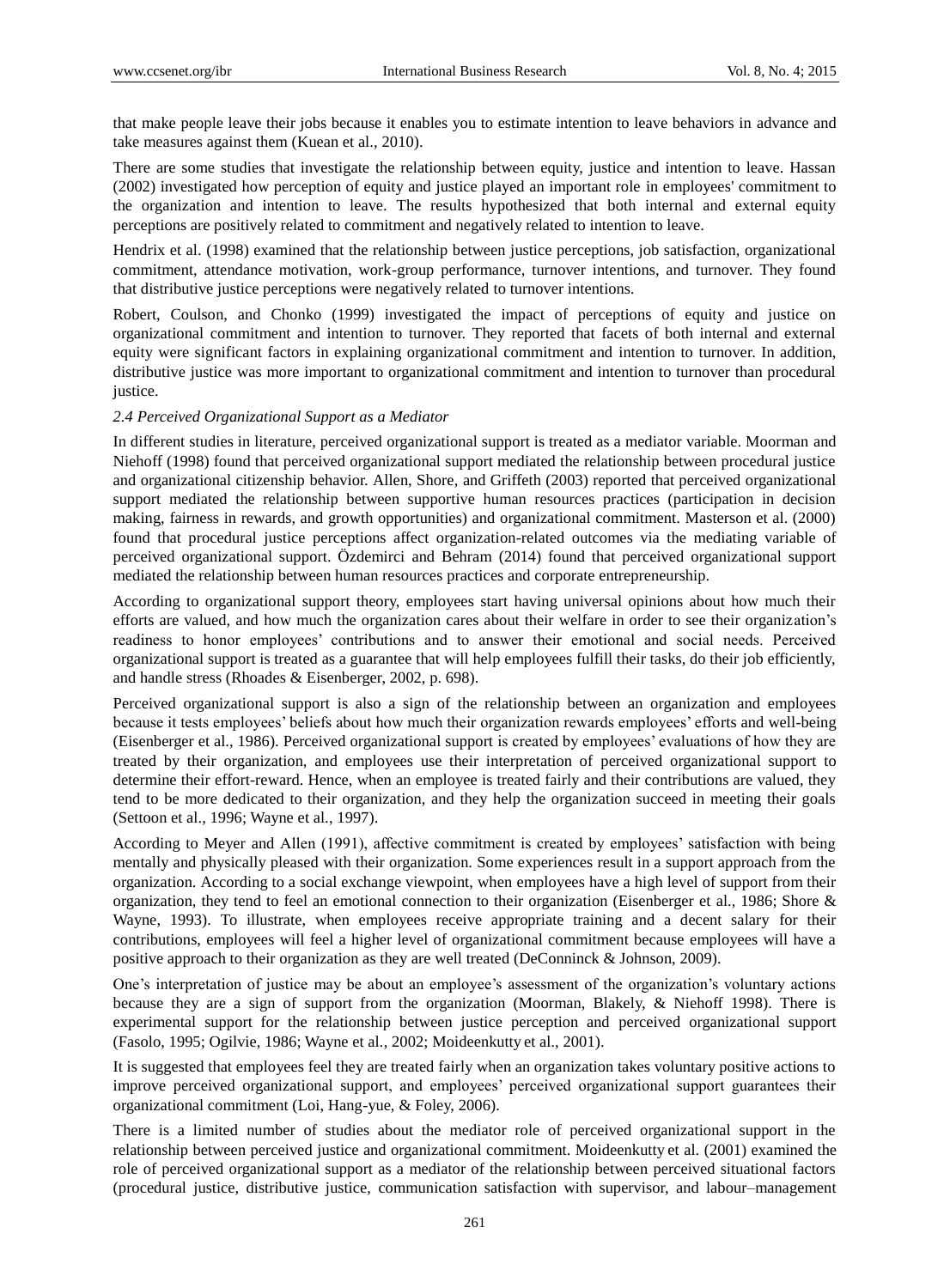relationship climate). The results show that perceived organizational support fully mediates the relationship between each of these perceived situational variables and affective commitment to the organization. Loi, Hang-yue, and Foley (2006) examined the relationships between employees' justice perceptions, perceived organizational support, organizational commitment and intention to leave. The results showed that both procedural and distributive justice contributed to the development of perceived organizational support, and perceived organizational support mediated their effects on organizational commitment and intention to leave. Rhoades, Eisenberger, & Armeli (2001) examined the interrelationships between work experiences, perceived organizational support, affective commitment, and employee turnover. They found that perceived organizational support mediated positive associations of organizational rewards, procedural justice, and supervisor support with affective commitment.

As a result of literature scan, the first hypothesis of the research is composed as given below:

## *H1: Perceived organizational support mediates the positive relationship between effort-reward fairness and organizational commitment.*

Many studies (Randall, 1990; Shore et al., 1990; Tett & Meyer, 1993) show that intention to leave is the most evident indicator of one's actually leaving their job. Chang et al. (2013) carried out studies to find out reasons for leaving one's job and concluded that the most referenced reasons for leaving one's job are work autonomy, fair reward, social support, job satisfaction, organizational commitment, tenure, and demographic features like age-gender. There are some studies about the relationship between perceived equity and justice, and intention to leave in the literature (Hassan, 2002; Hogan et al., 2010; Rober, Coulson, & Chonko, 1999; Nadiri & Tanova, 2010; Fields et al., 2000). These studies concluded that there is a negative relationship between equity, justice perception, and intention to leave. Among these relationships, social exchange model can be used to explain the relationship between distributive fairness and intention to leave (Loi, Hang-yue, & Foley, 2006).

Eisenberger et al. (1986) suggests that employees' effort-reward expectation is improved by perceived organizational support. Moreover, employees' social and emotional demands such as self-esteem, affiliation, and approval are also met by perceived organizational support (Eisenberger et al., 1990; Loi, Hang-yue, & Foley, 2006). Employees with a high level of perceived organizational support are inclined to show firmer affiliation and dedication to their organization, and they perceive the organization's progress and failure as their own. Employees' effort-reward expectation and being associated with an organization as a result of improved perceived organizational support lessen employees' intention to leave their organization (Loi, Hang-yue, & Foley, 2006; Masterson et al., 2000).

There is not a sufficient number of studies looking into the mediator role of perceived organizational support in the relationship between perceived justice and intention to leave in literature. Loi, Hang-yue, and Foley (2006) carried out a study and concluded that perceived organizational support mediated the relationship between perceived justice and intention to leave. However, when considering the relationship between perceived organizational support and intention to leave, it is logical to conclude that perceived organization support mediates the relationship between perceived justice and intention to leave.

As a result of literature scan, the second hypothesis of the research is composed as given below:

*H2: Perceived organizational support mediates the negative relationship between effort-reward fairness and intention to leave.*



Figure 1. Research model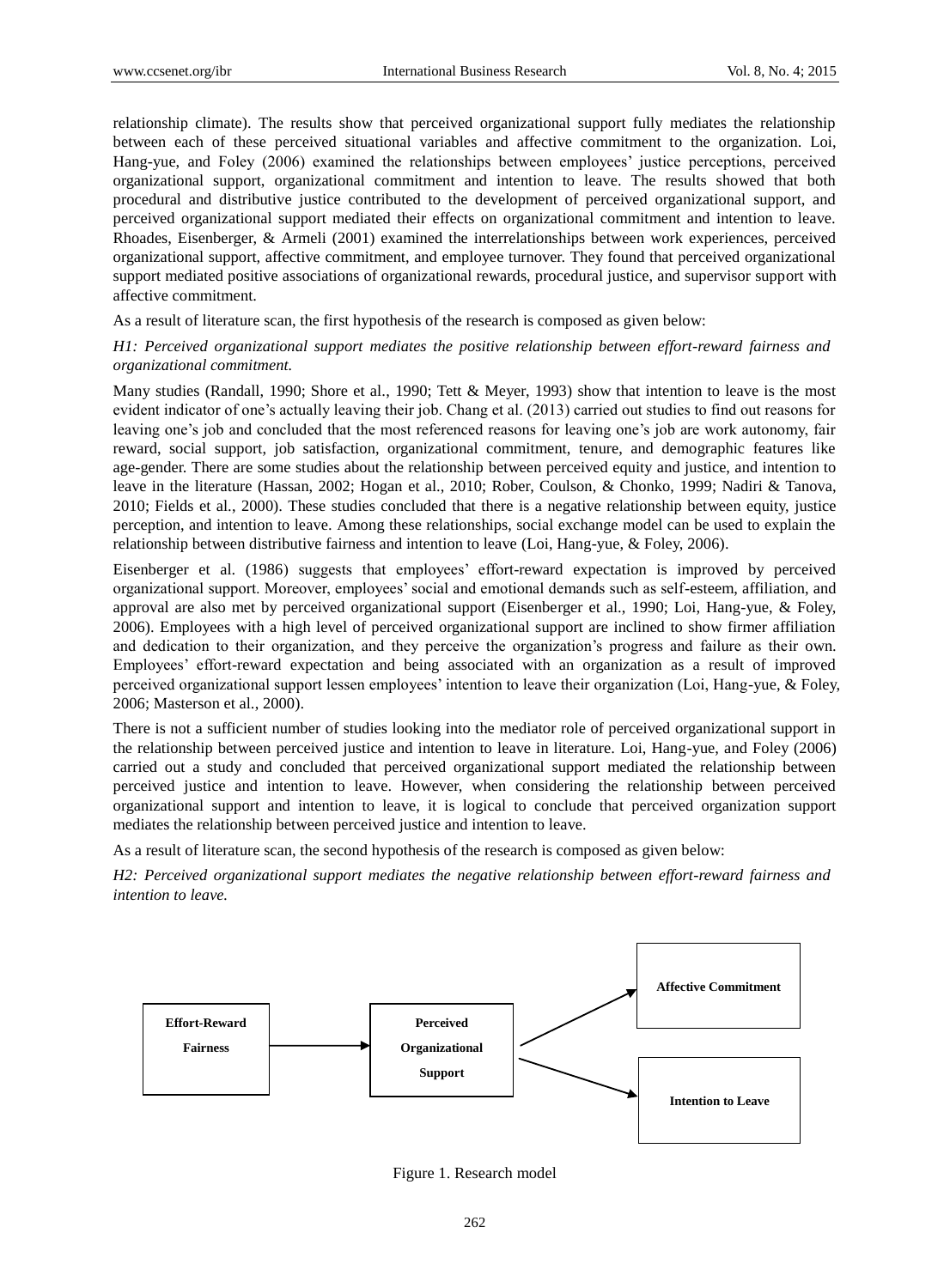#### **3. Methodology**

#### *3.1 Sample and Procedure*

The questionnaire was given to junior level managers and middle level managers working in service industry in Istanbul, Turkey. The questionnaire was given to 300 respondents. 194 of them completed their questionnaires and returned them. 18 of these were incorrectly completed, so they were not included in this study. 176 of them were evaluated. Therefore, the response rate of valid questionnaires was 58.6%. Data obtained from questionnaires was analyzed through the SPSS statistical package software (v.18), and proposed relations were tested through analyses.

The demographic questions were related to the participants' gender, age, educational level, and work experiences. Table 1 shows 44.3% of the participants are male, and 55.7% of the participants are female. It is found that 2.8% of the participants are aged between 18-25, 38.6% of the participants are aged between 26-35, 46.6% of the participants are aged between 36-45, 11.9% of the participants are aged 46 or above. In terms of education of the participants, 13.6% of the participants are high school graduates, 59% of the participants have a bachelor's degree, and 27.2% of the participants hold a master's degree. The table further shows that 6.8 % of the participants have less than 1 year of work experience, 44.3% of the participants have 1-5 years of work experience, 35.7% of the participants have 6-10 years of work experience, 11.9% of them have 11-15 years of work experience, 1.1% of the participants have been working for more than 16 years.

| <b>Variables</b>             | Frequency      | Percent |
|------------------------------|----------------|---------|
| Age                          |                |         |
| $18-25$                      | $\sqrt{5}$     | $2.8\,$ |
| $26 - 35$                    | 68             | 38.6    |
| $36 - 45$                    | 82             | 46.6    |
| 46 or above                  | 21             | 11.9    |
| $\operatorname{\sf{Gender}}$ |                |         |
| Male                         | 78             | 44.3    |
| Female                       | 98             | 55.7    |
| <b>Education Level</b>       |                |         |
| High School                  | 24             | 13.6    |
| Bachelor's Degree            | 104            | 59      |
| Master's Degree              | 48             | 27.2    |
| <b>Work Experiences</b>      |                |         |
| Less Than 1 Year             | 12             | 6.8     |
| 1-5 Years                    | 78             | 44.3    |
| 6-10 Years                   | 63             | 35.7    |
| 11-15 Years                  | 21             | 11.9    |
| 16 Years or more             | $\mathfrak{2}$ | $1.1\,$ |

#### Table 1. Summary of demographic variables

*Note.* N= 176.

#### *3.2 Measures*

#### 3.2.1 Effort-Reward Fairness

Perceived Effort-Reward Fairness measured on 6-item scale was adapted from Van Yperen (1996). Sample items on the scale are given as (1) I work too hard considering my outcomes, (2) I give a great deal of time and attention to the organization, but do not feel appreciated. These six items were represented on one factor and explained 57.59% of the variance. Cronbach's  $\alpha$  value was 0.84.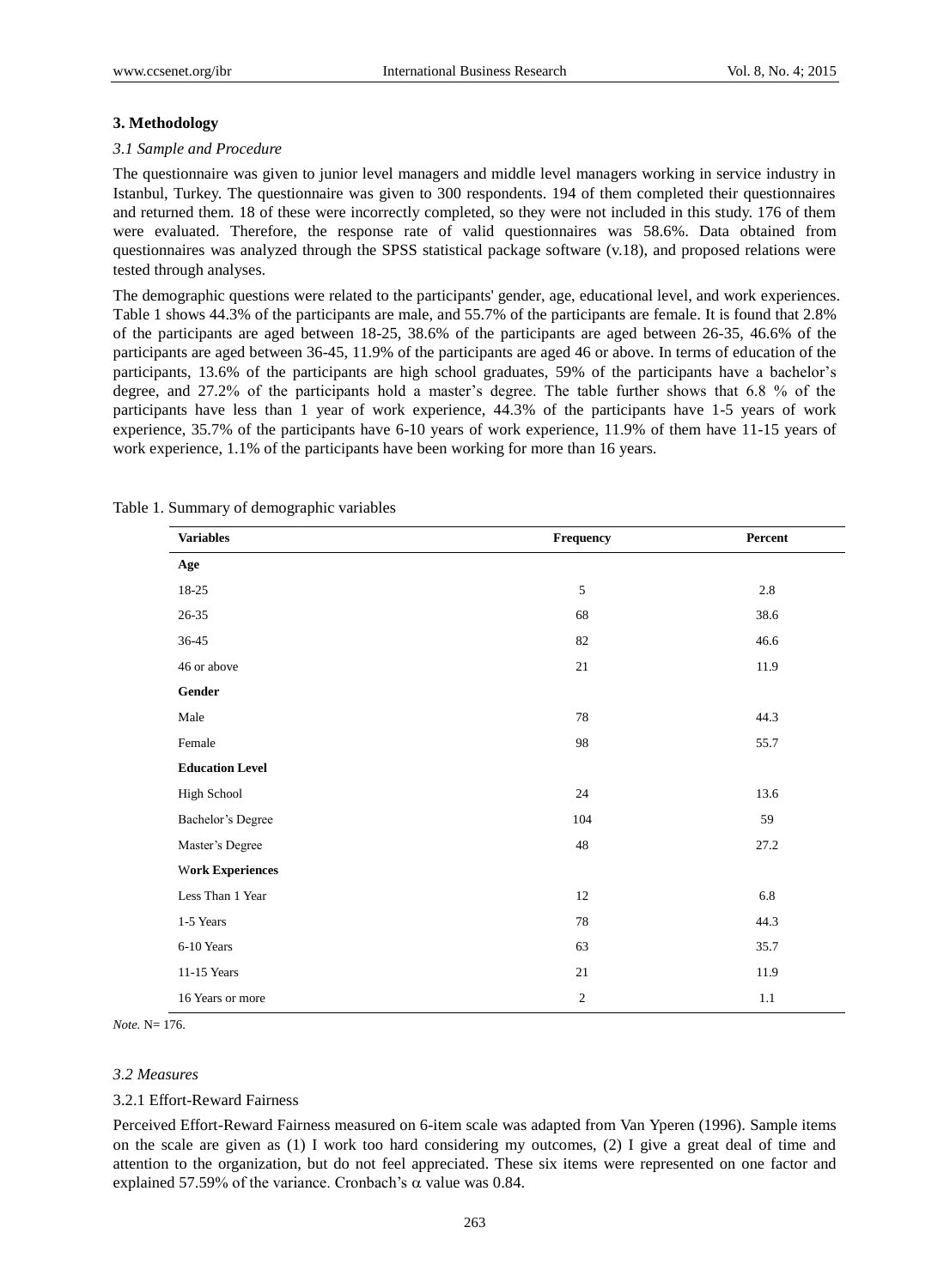## 3.2.2 Perceived Organizational Support

In order to measure perceived organizational support, a shorter scale consisting of 8 items was used, and this version was an outcome of Rhoades & Eisenberger's suggestion (2002). These 8 items were composed by utilizing the items with a high factor-load from Eisenberger, Huntington, Hutchison, & Sowa's (1986) research. Sample items are (1) My organization really cares about my well-being, (2) My organization strongly considers my goals and values. These eight items were loaded on one factor and explained 56.91 % of the variance. In this study, Cronbach's  $\alpha$  value for this short scale was 0.85.

## 3.2.3 Affective Commitment

The 8-item affective commitment scale developed by Allen & Meyer (1990) was used. Sample items are (1) I would be very happy to spend the rest of my career with this organization, (2) I enjoy discussing my organization with people outside of my organization. These eight items were loaded on one factor and explained 53.07 % of the variance. Cronbach's  $\alpha$  value was 0.70 for this scale.

## 3.2.4 Intention to Leave

The 3-item intention to leave scale developed by Konovsky & Cropanzano (1991) was used. Sample item is "I intend to look for a job outside of [company name] within the next year". Three items were loaded on one factor and explained 71.06% of the variance. Cronbach's  $\alpha$  value was 0.79 for this scale.

All the items in the questionnaire were accompanied by a 5-point rating scale (from 1: Strongly Disagree to 5: Strongly Agree).

## **4. Analysis and Results**

The factor and reliability analysis of data collection tools has been made in the research. All factors have passed the KMO Measure of Sampling Adequacy and Barlett Test of Sphericity, which means that our data set is appropriate for factor analyses. Principal component and varimax methods are used in analysis. The construct validity of effort-reward fairness, affective commitment, intention to leave, and organizational support were tested by a factor analysis. As a result of the analysis, it has been found out that effort-reward fairness, affective commitment, intention to leave, and organizational support consist of one dimension.

Table 1 summarizes the means, standard deviations, and correlations among the study variables. As a result of the correlation analysis, it has been found out that the organizational support was significantly positively correlated with effort-reward fairness ( $r = .631$ ), affective commitment ( $r = .476$ ), and negatively correlated with intention to leave ( $r = -.670$ ). Effort-reward fairness was positively correlated with affective commitment ( $r = .231$ ) and negatively correlated with intention to leave  $(r=-.430)$ . Affective commitment was negatively correlated with intention to leave  $(r = -.667)$ .

|   | <b>Variables</b>              | Mean. | SD.  |           |           |           | 4 |
|---|-------------------------------|-------|------|-----------|-----------|-----------|---|
|   | <b>Organizational Support</b> | 3.34  | .73  |           |           |           |   |
|   | <b>Effort-reward Fairness</b> | 2.75  | .99  | $.631**$  | ٠.        |           |   |
|   | Affective Commitment          | 3.19  | .80  | $.476**$  | $.231**$  | ۰         |   |
| 4 | Intention to Leave            | 3.28  | 1.10 | $-.670**$ | $-.430**$ | $-.667**$ |   |

Table 2. Means, deviations, and correlations among the variables

*Note.* N= 176, \*p<0.05, \*\*p<0.01.

Within the framework of Baron and Kenny's (1986) four step approach, hierarchical regression analysis was applied to test the mediating effect of perceived organizational support in the study. In order to refer to this mediating effect, four requirements have to be met. First of all, independent variable is required to have an effect on dependent variable. Second, independent variable is required to have an effect on mediator variable. Third, mediator variable is required to have an effect on dependent variable. Finally, when independent variable and mediator variable are added to the model, mediator variable is required to have a significant effect on dependent variable, and independent variable's effect on dependent variable has to lessen or totally disappear. Table 3 shows the results of mediated regression analyses.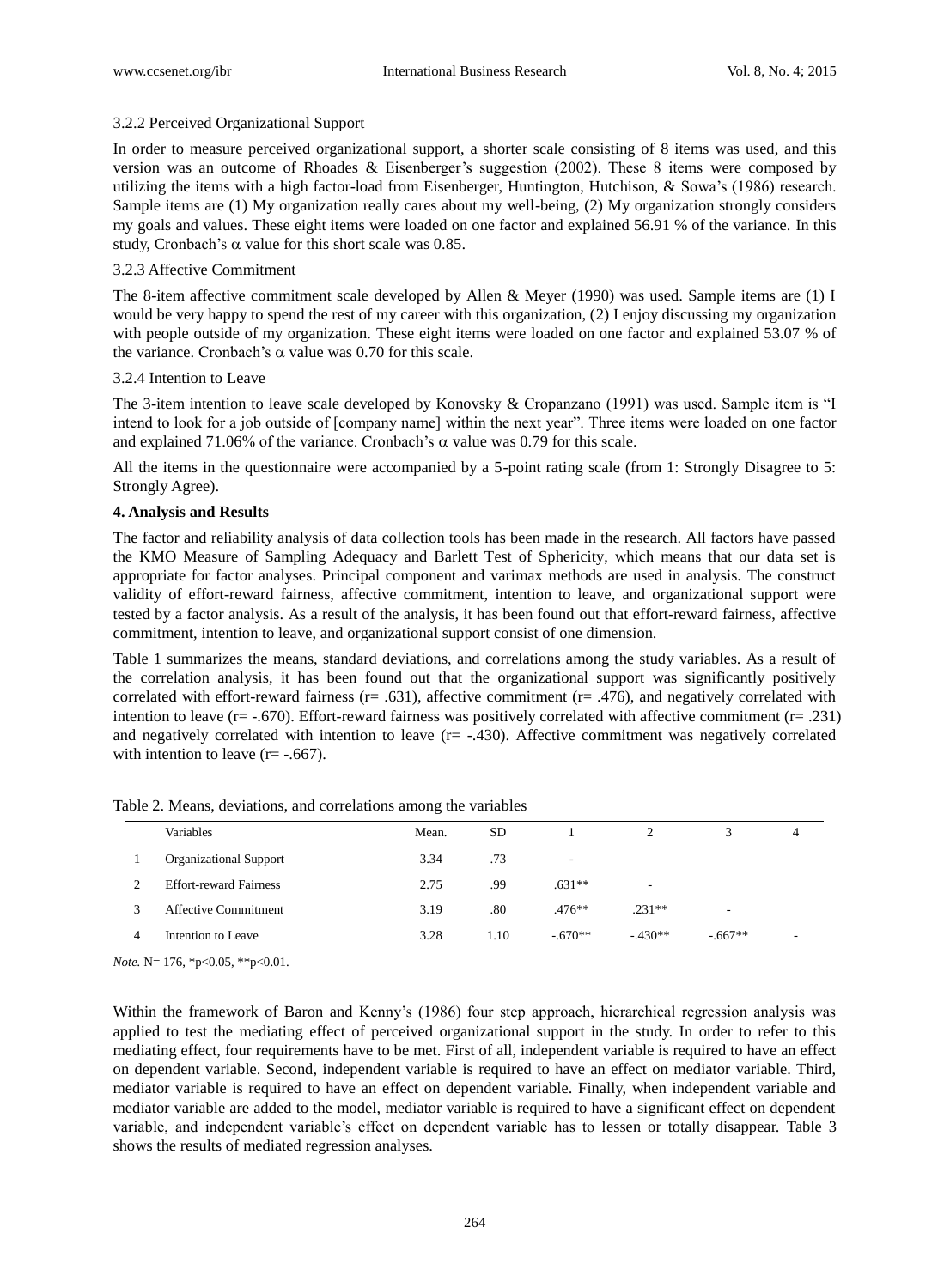#### Table 3. Results for hierarchical regression analysis

|                                  | <b>Criterion Variables</b>              |                           |  |
|----------------------------------|-----------------------------------------|---------------------------|--|
| <b>Predictors</b>                | <b>Perceived Organizational Support</b> |                           |  |
| <i>Step1</i>                     |                                         |                           |  |
| <b>Effort-reward fairness</b>    | $.631**$                                |                           |  |
| Adjusted $\mathbb{R}^2$          | .394                                    |                           |  |
| F Statistic                      | 114,910**                               |                           |  |
|                                  | <b>Affective Commitment</b>             | <b>Intention to Leave</b> |  |
| Step2                            |                                         |                           |  |
| Effort-reward fairness           | $.231**$                                | $-.430**$                 |  |
| Adjusted $\mathbb{R}^2$          | .048                                    | .181                      |  |
| F Statistic                      | 9.847**                                 | 39.545                    |  |
| Step3                            |                                         |                           |  |
| Effort-reward fairness           | $-.114$                                 | $-0.013$                  |  |
| Perceived organizational support | $.548**$                                | $-662**$                  |  |
| Adjusted $\mathbb{R}^2$          | .225                                    | .443                      |  |
| F Statistic                      | 26.464**                                | 70.567                    |  |

*Note.* N= 176, \*p<0.05, \*\*p<0.01.

As it can be seen on the table, in the first step of the hierarchical regression analysis carried out to test the first hypothesis, relationship between effort-reward fairness and mediator perceived organizational support was tested. According to the result of this analysis, there is a strong positive relationship between effort-reward fairness and perceived organizational support ( $\beta$ = .631; p<0.001). In the second step, relationship between effort-reward fairness and affective commitment was tested. According to the result of this analysis, there is a strong positive relationship between effort-reward fairness and affective commitment ( $\beta$ = .231; p<0.001). In the third step, mediator variable was included in the perceived organizational support analysis to test whether or not the effect of effort-reward fairness on affective commitment lessened or totally disappeared. According to the analysis results, when perceived organizational support is added to the equation, the effect of effort-reward fairness on affective commitment becomes insignificant ( $\beta$ = -.114; p>0.05), but the effect of mediator organizational support becomes significant ( $\beta$ = .548; p<0.001). According to these results, perceived organizational support fully mediates the positive relationship between effort-reward fairness and affective commitment. Based on these results, H1 hypothesis is accepted.

Same steps were taken in hierarchical regression analysis to test the second hypothesis. In the second step here, the relationship between effort-reward fairness and intention to leave was tested. According to the results of the analysis, a strong negative relationship was found between effort-reward fairness and intention to leave ( $\beta$ = -.430; p<0.001). In the third step, mediator variable was added to perceived organizational support analysis in order to find out whether the effect of effort-reward fairness on intention to leave lessened or totally disappeared. According to the results of the analysis, when the mediator variable (perceived organizational support) is added to the equation, the effect of effort-reward fairness on intention to leave becomes insignificant ( $\beta$ = -.013; p>0.05 (becomes non-significant), but the effect of mediator perceived organizational support becomes significant ( $\beta$ = -.662; p<0.001). According to these results, perceived organizational support fully mediates the positive relationship between effort-reward fairness and intention to leave. Based on these results, H2 hypothesis is accepted.

#### **5. Discussion**

This study aims at testing the mediator role of perceived organizational support regarding the effect of effort-reward fairness on affective commitment and intention to leave. In the study, it was concluded that perceived organizational support fully mediates the relationship between effort-reward fairness and affective commitment. This conclusion supports other studies carried out in this field in the literature (Moideenkutty et al.,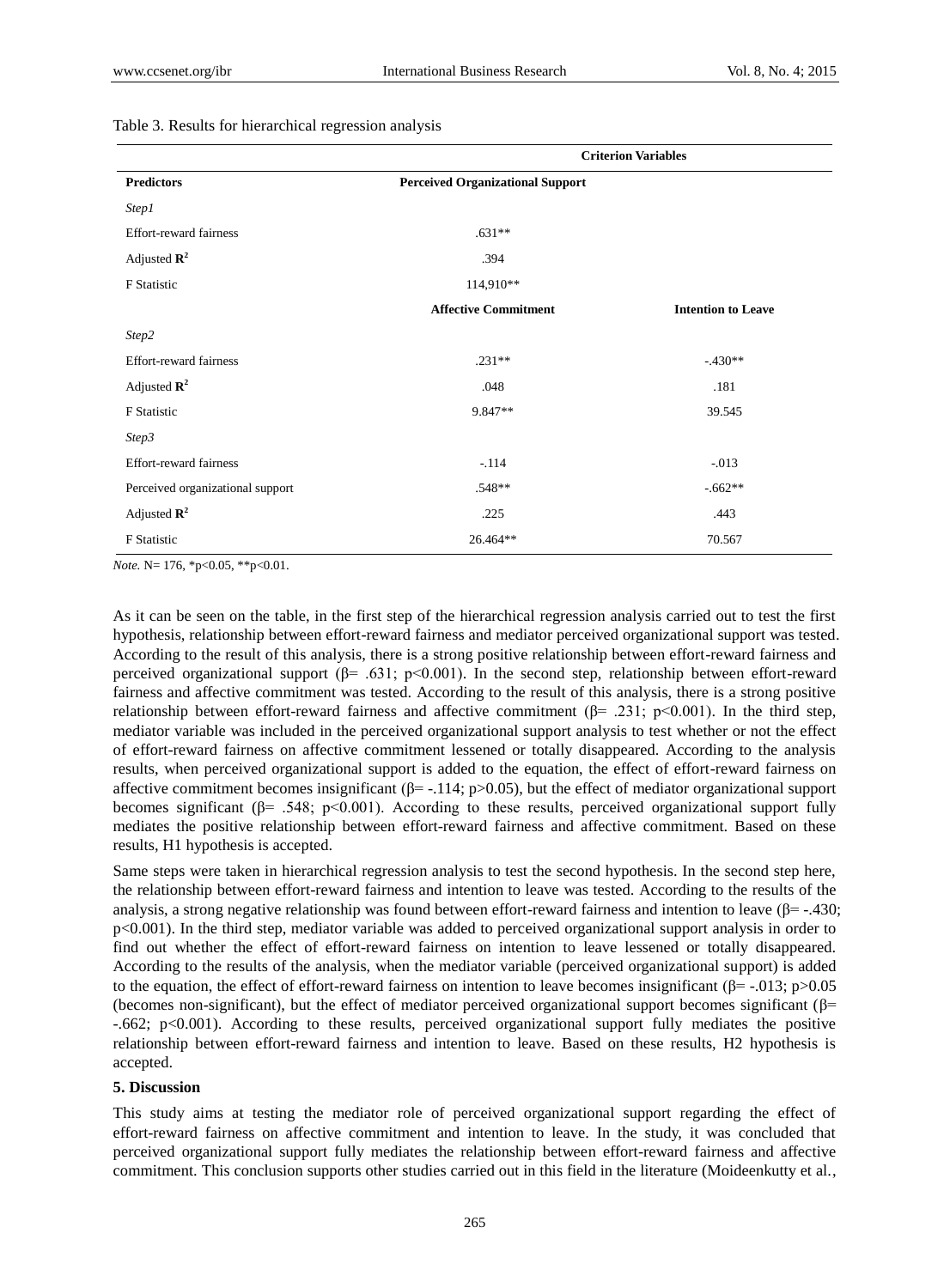2001; Loi, Hang-yue, & Foley, 2006; Rhoades, Eisenberger, & Armeli, 2001). Studies carried out about this subject matter took procedural justice as an independent variable. This study is of significance because it determines the effect of effort-reward fairness on the variables that make up the subject of its study.

Another finding shows that perceived organizational support fully mediates the relationship between effort-reward fairness and intention to leave. There is only one study about this in literature. Conclusions from this study support the findings of the study by Loi, Hang-yue, and Foley (2006). Findings from this research are expected to contribute to the limited number of studies carried out in this field.

The study also offers some suggestions for the practitioners. First of all, the effect of effort- reward fairness on affective commitment occurs through perceived organizational support. Thus, managers who want to increase the affective commitment of the employees should focus on increasing the perceived organizational support. Secondly, considering the importance of resigns on the sustainability of the organization, managers might need to increase perceived organizational support to contain employee's continuity in the organization. Because, according to the research results; the perception of the organization supporting the employees' effort- reward fairness also influences the intention to leave.

Besides contributions, this study has some constraints. First, it was carried out in one city in a country. In order to generalize the findings of this study, this research must be carried out with people from various cultures in future research. Second constraint is with variables. There can be a great number of demographic or behavioral variables effecting effort-reward fairness, perceived organizational support, affective commitment, and intention to leave. Since these variables were not considered in this study, various variables can be taken into account in future research.

Moreover, there are various studies aiming to determine the relationships between the variables that make up the subject of this study and procedural justice in literature, so interactional justice, a sub-dimension of perceived justice, can be included in future research. In this study, organizational commitment was approached with its affective commitment dimension. Continuation dimension and normative dimension, which are sub-dimensions of organizational commitment, can be included in future research.

#### **References**

- Adams, J. S. (1963). Towards an understanding of inequity. *The Journal of Abnormal and Social Psychology*, *67*(5), 422. http://dx.doi.org/10.1037/h0040968
- Adams, J. S. (1965). Inequity in social exchange. *Advances in Experimental Social Psychology*, *2*, 267-299. http://dx.doi.org/10.1016/s0065-2601(08)60108-2
- Allen, D. G., Shore, L. M., & Griffeth, R. W. (2003). The role of perceived organizational support and supportive human resource practices in the turnover process. *Journal of Management*, *29*(1), 99-118. http://dx.doi.org/10.1016/s0149-2063(02)00222-2
- Allen, N. J., & Meyer, J. P. (1990). The measurement and antecedents of affective, continuance and normative commitment to the organization. *Journal of Occupational Psychology*, *63*(1), 1-18. http://dx.doi.org/10.1111/j.2044-8325.1990.tb00506.x
- Allen, N. J., & Meyer, J. P. (1996). Affective, continuance, and normative commitment to the organization: An examination of construct validity. *Journal of Vocational Behavior*, *49*(3), 252-276. http://dx.doi.org/10.1006/jvbe.1996.0043
- Baron, R. M., & Kenny, D. A. (1986). The moderator–mediator variable distinction in social psychological research: Conceptual, strategic, and statistical considerations. *Journal of Personality and Social Psychology*, *51*(6), 1173. http://dx.doi.org/10.1037/0022-3514.51.6.1173
- Blau, P. M. (1964). *Exchange and power in social life*. Transaction Publishers. http://dx.doi.org/10.2307/2091154
- Chang, W. J. A., Wang, Y. S., & Huang, T. C. (2013). Work design–related antecedents of turnover intention: A multilevel approach. *Human Resource Management*, *52*(1), 1-26. http://dx.doi.org/10.1002/hrm.21515
- Cohen-Charash, Y., & Spector, P. E. (2001). The role of justice in organizations: A meta-analysis. *Organizational Behavior and Human Decision Processes*, *86*(2), 278-321. http://dx.doi.org/10.1006/obhd.2001.2958
- Colquitt, J. A., Conlon, D. E., Wesson, M. J., Porter, C. O., & Ng, K. Y. (2001). Justice at the millennium: A meta-analytic review of 25 years of organizational justice research. *Journal of Applied Psychology*, *86*(3), 425. http://dx.doi.org/10.1037/0021-9010.86.3.425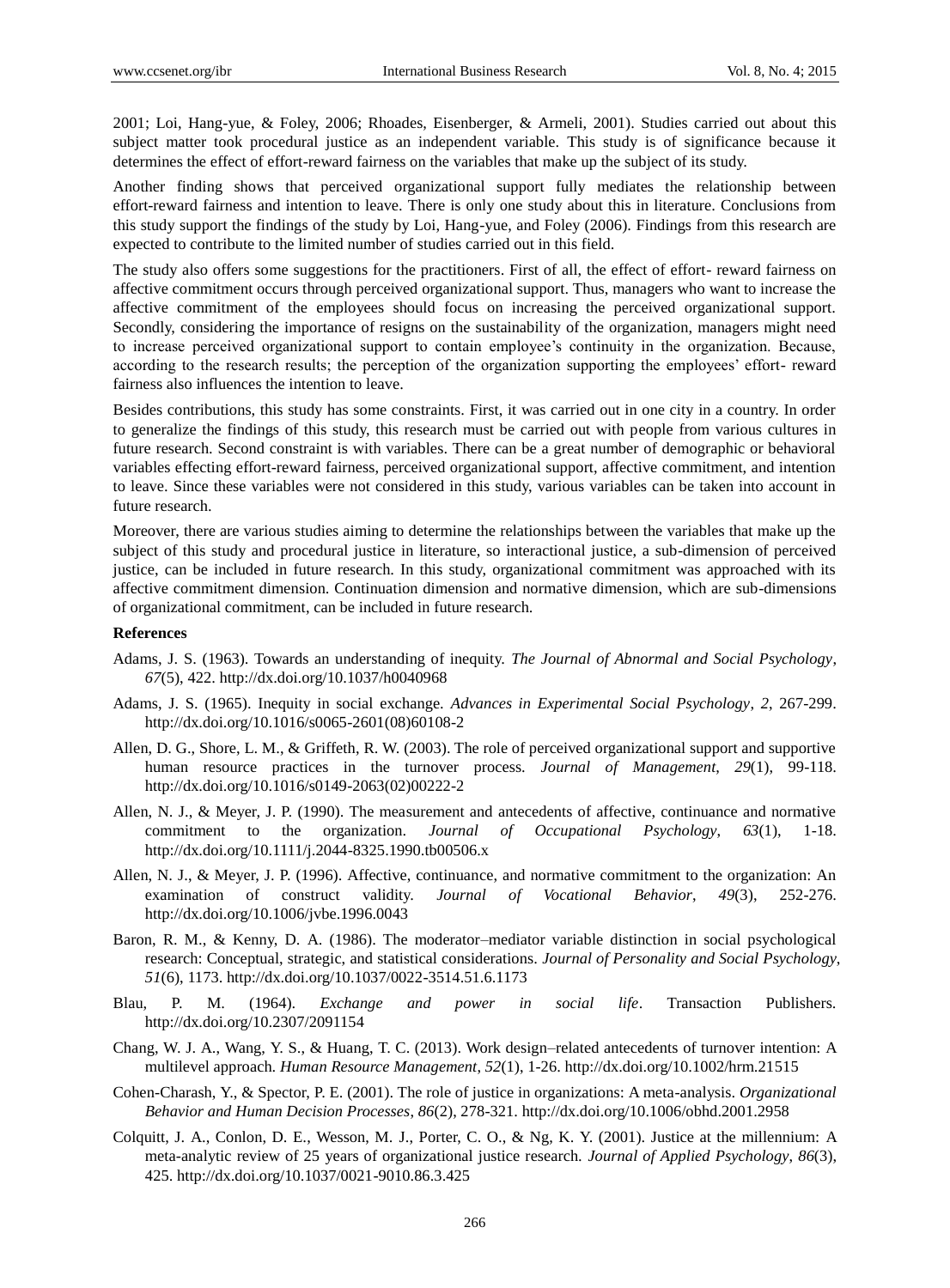- Commeiras, N., & Fournier, C. (2001). Critical evaluation of Porter et al.'s organizational commitment questionnaire: Implications for researchers. *Journal of Personal Selling & Sales Management*, *21*(3), 239-245. http://dx.doi.org/10.1080/08853134.2001.10754275
- DeConinck, J. B., & Johnson, J. T. (2009). The effects of perceived supervisor support, perceived organizational support, and organizational justice on turnover among salespeople. *Journal of Personal Selling & Sales Management*, *29*(4), 333-350. http://dx.doi.org/10.2753/pss0885-3134290403
- Eisenberger, R., Huntington, R., Hutchison, S., & Sowa, D. (1986). Perceived organizational support. *Journal of Applied Psychology, 71*(3), 500-507. http://dx.doi.org/10.1037/0021-9010.71.3.500
- Eisenberger, R., Fasolo, P., & Davis-LaMastro, V. (1990). Perceived organizational support and employee diligence, commitment, and innovation. *Journal of Applied Psychology*, *75*(1), 51-59. http://dx.doi.org/10.1037//0021-9010.75.1.51
- Fasolo, P. M. (1995). Procedural justice and perceived organizational support: Hypothesized effects on job performance. In R. Cropanzano & K. M. Kacmar (Eds.), *Organizational politics, justice, and support: Managing social climate at work* (pp. 185-195).Westport, CT: Quorum Press.
- Fields, D., Pang, M., & Chiu, C. (2000). Distributive and procedural justice as predictors of employee outcomes in Hong Kong. *Journal of Organizational Behavior*, *21*(5), 547-562. http://dx.doi.org/10.1002/1099-1379(200008)21
- Hassan, A. (2002). Organizational justice as a determinant of organizational commitment and intention to leave. *Asian Academy of Management Journal*, *7*(2), 55-66.
- Hendrix, W. H., Robbins, T., Miller, J., & Summers, T. P. (1998). Effects of procedural and distributive justice on factors predictive of turnover. *Journal of Social Behavior & Personality*.
- Hwang, I. S., & Kuo, J. (2006). Effects of job satisfaction and perceived alternative employment opportunities on turnover intention: An examination of public sector organizations. *Journal of American Academy of Business*, *8*(2), 254-259.
- Janssen, O. (2001). Fairness perceptions as a moderator in the curvilinear relationships between job demands, and job performance and job satisfaction. *Academy of Management Journal*, *44*(5), 1039-1050. http://dx.doi.org/10.2307/3069447
- Konovsky, M. A., & Cropanzano, R. (1991). Perceived fairness of employee drug testing as a predictor of employee attitudes and job performance. *Journal of Applied Psychology*, *76*(5), 698-707. http://dx.doi.org/10.1037//0021-9010.76.5.698
- Kuean, W. L., Kaur, S., & Wong, E. S. K. (2010). Intention to quit: The Malaysian companies perspectives. *Journal of Applied Sciences*, *10*(19), 2251-2260. http://dx.doi.org/10.3923/jas.2010.2251.2260
- Lambert, E. G., Hogan, N. L., Jiang, S., Elechi, O. O., Benjamin, B., Morris, A., ... & Dupuy, P. (2010). The relationship among distributive and procedural justice and correctional life satisfaction, burnout, and turnover intent: An exploratory study. *Journal of Criminal Justice*, *38*(1), 7-16. http://dx.doi.org/10.1016/j.jcrimjus.2009.11.002
- Loi, R., Hang-Yue, N., & Foley, S. (2006). Linking employees' justice perceptions to organizational commitment and intention to leave: The mediating role of perceived organizational support. *Journal of Occupational and Organizational Psychology*, *79*(1), 101-120. http://dx.doi.org/10.1348/096317905x39657
- Lowe, R. H., & Vodanovich, S. J. (1995). A field study of distributive and procedural justice as predictors of satisfaction and organizational commitment. *Journal of Business and Psychology*, *10*(1), 99-114. http://dx.doi.org/10.1007/bf02249273
- Masterson, S. S., Lewis, K., Goldman, B. M., & Taylor, M. S. (2000). Integrating justice and social exchange: The differing effects of fair procedures and treatment on work relationships. *Academy of Management Journal*, *43*(4), 738-748. http://dx.doi.org/10.2307/1556364
- Mathieu, J. E., & Zajac, D. M. (1990). A review and meta-analysis of the antecedents, correlates, and consequences of organizational commitment. *Psychological Bulletin*, *108*(2), 171. http://dx.doi.org/10.1037//0033-2909.108.2.171
- Meyer, J. P., & Allen, N. J. (1997). *Commitment in the workplace: Theory, research and application.* CA: Sage Publications. http://dx.doi.org/10.4135/9781452231556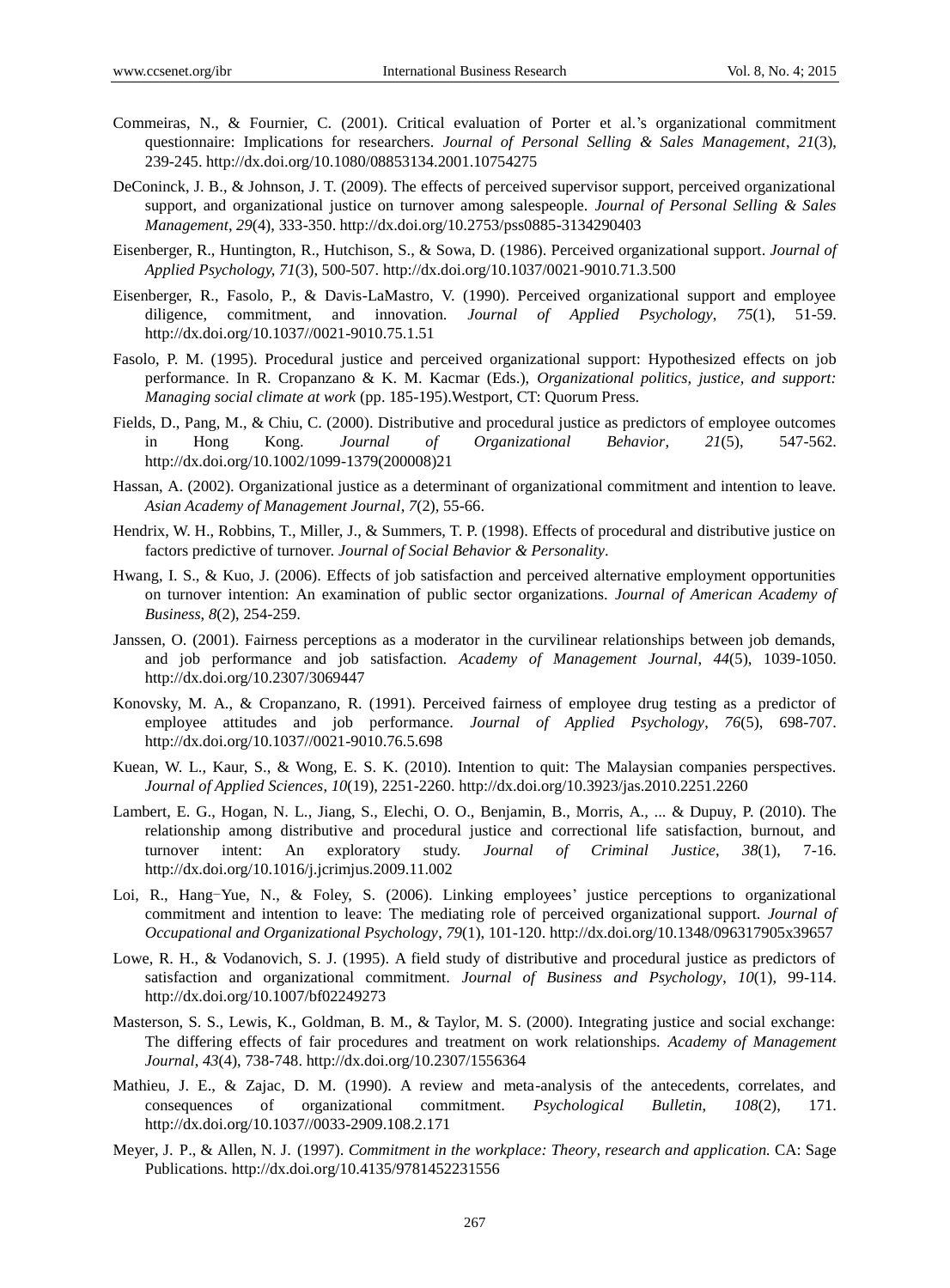- Moideenkutty, U., Blau, G., Kumar, R., & Nalakath, A. (2001). Perceived organisational support as a mediator of the relationship of perceived situational factors to affective organisational commitment. *Applied Psychology*, *50*(4), 615-634. http://dx.doi.org/10.1111/1464-0597.00076
- Moorman, R. H., Blakely, G. L., & Niehoff, B. P. (1998). Does perceived organizational support mediate the relationship between procedural justice and organizational citizenship behavior? *Academy of Management Journal*, *41*(3), 351-357.
- Mowday, R. T. (1991). Equity theory perceptions of behavior in organizations. In R. M. Steers & L. W. Porter (Eds.), *Motivation and work behavior* (pp. 111-131). New York: McGraw-Hill.
- Mowday, R. T., Porter, L. W., & Steers, R. M. (2013). *Employee—organization linkages: The psychology of commitment, absenteeism, and turnover*. Academic Press.
- Mowday, R. T., Steers, R. M., & Porter, L. W. (1979). The measurement of organizational commitment. *Journal of Vocational Behavior*, *14*(2), 224-247. http://dx.doi.org/10.1016/0001-8791(79)90072-1
- Nadiri, H., & Tanova, C. (2010). An investigation of the role of justice in turnover intentions, job satisfaction, and organizational citizenship behavior in hospitality industry. *International Journal of Hospitality Management*, *29*(1), 33-41. http://dx.doi.org/10.1016/j.ijhm.2009.05.001
- Ogilvie, J. R. (1986). The role of human resource management practices in predicting organizational commitment. *Group & Organization Management*, *11*(4), 335-359. http://dx.doi.org/10.1177/0364108286114003
- Özdemirci, A., & Behram, N. K. (2014). Linking human resources practices to corporate entrepreneurship: The mediating role of perceived organizational support. *Business Management and Strategy*, *5*(1), 56-77. http://dx.doi.org/10.5296/bms.v5i1.4976
- Randall, D. M. (1990). The consequences of organizational commitment: Methodological investigation. *Journal of Organizational Behavior*, *11*(5), 361-378. http://dx.doi.org/10.1002/job.4030110504
- Rhoades, L., & Eisenberger, R. (2002). Perceived organizational support: A review of the literature. *Journal of Applied Psychology*, *87*(4), 698-714. http://dx.doi.org/10.1037//0021-9010.87.4.698
- Rhoades, L., Eisenberger, R., & Armeli, S. (2001). Affective commitment to the organization: The contribution of perceived organizational support. *Journal of applied psychology*, *86*(5), 825-836. http://dx.doi.org/10.1037//0021-9010.86.5.825
- Roberts, J. A., Coulson, K. R., & Chonko, L. B. (1999). Salesperson perceptions of equity and justice and their impact on organizational commitment and intent to turnover. *Journal of Marketing Theory and Practice*, 1-16.
- Settoon, R. P., Bennett, N., & Liden, R. C. (1996). Social exchange in organizations: Perceived organizational support, leader–member exchange, and employee reciprocity. *Journal of Applied Psychology*, *81*(3), 219-227. http://dx.doi.org/10.2139/ssrn.2406773
- Shore, L. M., & Wayne, S. J. (1993). Commitment and employee behavior: Comparison of affective commitment and continuance commitment with perceived organizational support. *Journal of Applied Psychology*, *78*(5), 774-780. http://dx.doi.org/10.1037//0021-9010.78.5.774
- Shore, L. M., Newton, L. A., & Thornton, G. C. (1990). Job and organizational attitudes in relation to employee behavioral intentions. *Journal of Organizational Behavior*, *11*(1), 57-67. http://dx.doi.org/10.1002/job.4030110108
- Tett, R. P., & Meyer, J. P. (1993). Job satisfaction, organizational commitment, turnover intention, and turnover: Path analyses based on meta-analytic findings. *Personnel Psychology*, *46*(2), 259-293. http://dx.doi.org/10.1111/j.1744-6570.1993.tb00874.x
- VanYperen, N. W. (1996). Communal orientation and the burnout syndrome among nurses: A replication and extension. *Journal of Applied Social Psychology*, *26*, 338-354. http://dx.doi.org/10.1111/j.1559-1816.1992.tb01534.x
- Wayne, S. J., Shore, L. M., & Liden, R. C. (1997). Perceived organizational support and leader-member exchange: A social exchange perspective. *Academy of Management Journal*, *40*(1), 82-111. http://dx.doi.org/10.2307/257021
- Wayne, S. J., Shore, L. M., Bommer, W. H., & Tetrick, L. E. (2002). The role of fair treatment and rewards in